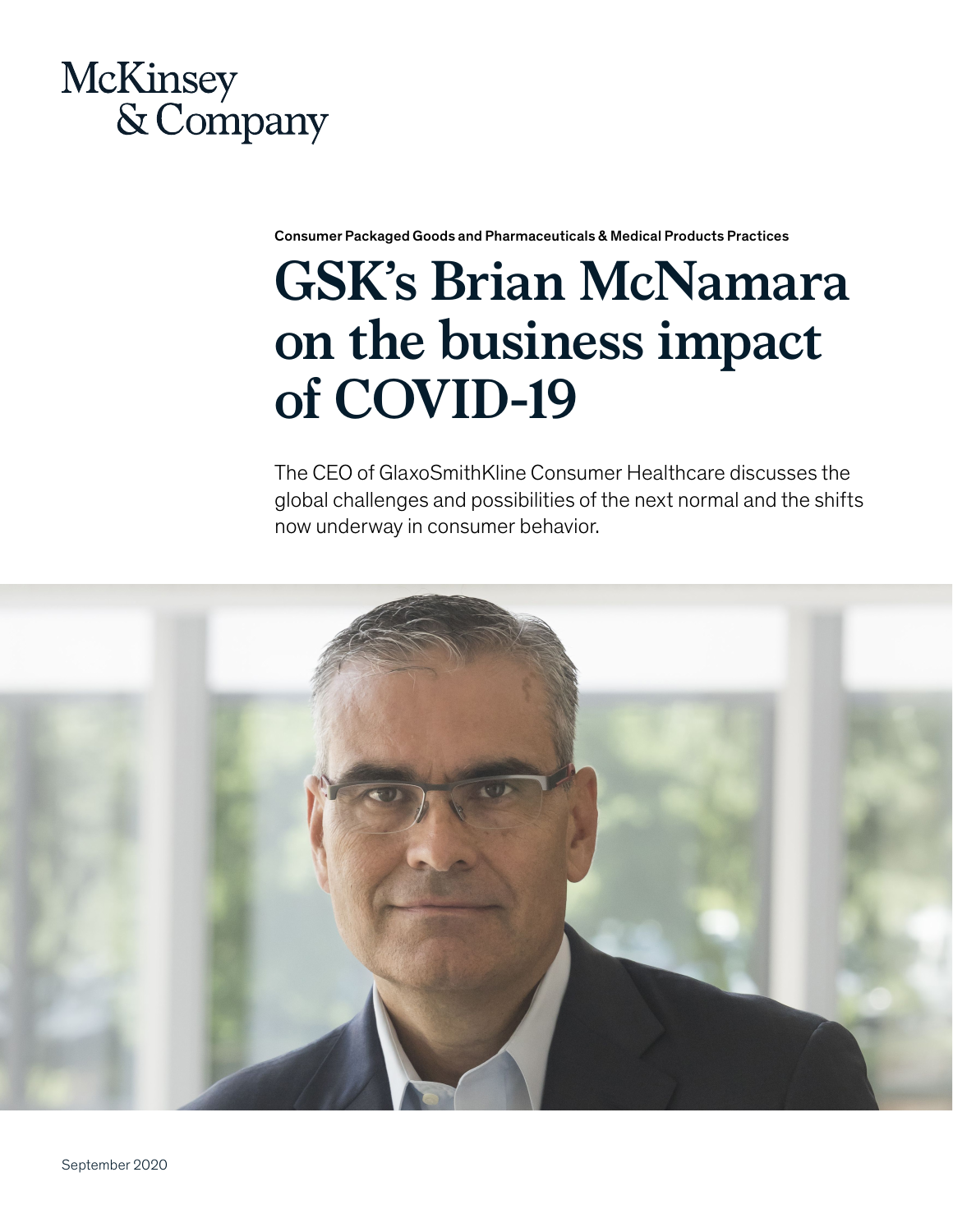When the pandemic started, GlaxoSmithKline (GSK) Consumer Healthcare set three priorities: caring for its people, ensuring business continuity, and being part of the solution. In July 2020, GSK Consumer Healthcare CEO Brian McNamara spoke with McKinsey senior partner Warren Teichner about the changes the company has made to adapt to these unprecedented times, the critical role of a resilient supply chain in business continuity, and the importance of staying connected with consumers. An edited excerpt of their conversation follows.

McKinsey: As we navigate through the next normal, what have been some ways you have adapted to this time of tremendous change?

Brian McNamara: As various travel restrictions began to take shape around the world, in mid-March my wife and I decided to leave our London home and return to New Jersey. I thought we would be back in the UK in four to six weeks! But the world shifted and we have remained in New Jersey, where I continue to work from home.

GSK Consumer Healthcare has adapted, too. In just a few weeks, we transitioned our 25,000 employees, with the exception of manufacturing and frontline workers, to a home-based work model. For me, the home-based arrangement has brought some positives and some challenges. The positives: incredible efficiency. Meetings are clearer and shorter. We're much more focused on decision making and have streamlined our processes to work faster.

As a leadership team, even though we're at a physical distance, we've become more connected. At the start of the pandemic, to keep everyone on the same page we met virtually in the early morning, US time, for an hour-long roundtable discussion three times per week. While these video conferences are great, I miss the in-person connections and more informal conversations. And the time-zone difference between the US and UK has certainly been an issue for me. But we've accomplished so much. I never could have predicted how well it's gone.

McKinsey: Looking ahead, what do you think the workplace of the post-COVID-19 future will look like?

Brian McNamara: It's a huge debate. I hear people on both ends of the spectrum—those who say, "We need to get back to the way it was as soon as possible," and those who say, "You know what? Let's become a remote company at this point."

I believe the future is somewhere in-between. Traveling less and being more focused and efficient in the way we work are certainly positives. I also think that 25,000 people in GSK Consumer Healthcare, and 100,000 for our company overall, could work remotely overnight, thanks to the strong relationships they've built. Some people love the flexibility of working from home. For others, it's difficult. We've had much discussion and surveyed our employees to understand what they're experiencing. The conversation will continue.

McKinsey: When you think about COVID-19, what keeps you up at night? What have been the most disruptive aspects to your business so far?

**Brian McNamara:** Our priorities are caring for our people, ensuring business continuity, and being part of the solution. On the people front, it was all about the health and wellbeing of our employees. Our focus has been making sure we have the right systems and protocols in place to keep our people safe. Throughout the pandemic, we've had more than 8,000 employees showing up to work every day in our 30 manufacturing plants around the world. We've encountered a few COVID-19 cases in some of those plants and are focused on disinfecting the plants and protecting the people who came into contact with anyone who tested positive for the virus.

For business continuity, our focus has been how do we keep our global supply chain going to support patients and consumers who depend on our products? How do we make sure we stay focused on our critical priorities? Although we closed the transaction with Pfizer that combined our consumer healthcare businesses in July 2019, we are still in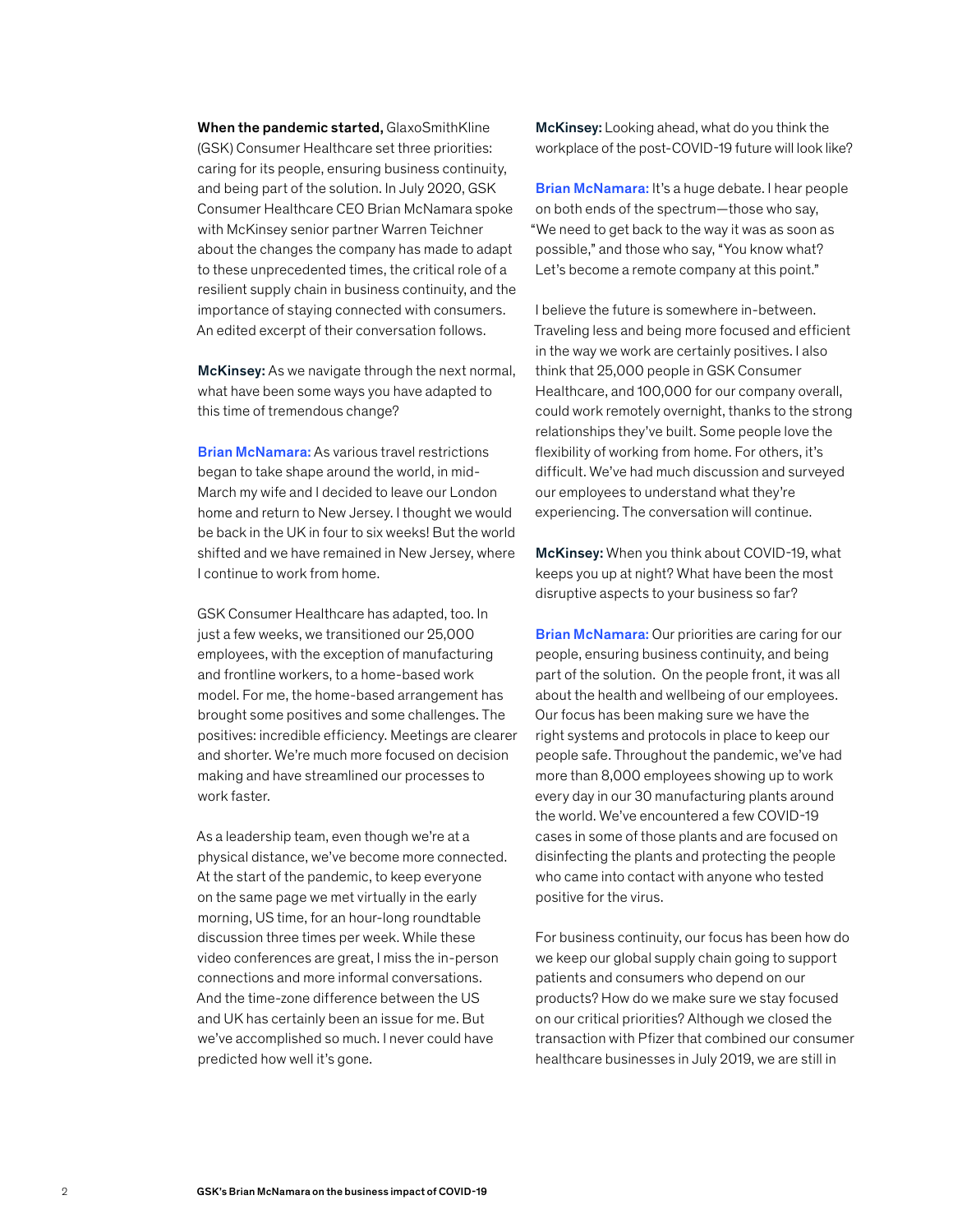## **"For business continuity, our focus has been how do we keep our global supply chain going to support patients and consumers who depend on our products?"**

the midst of integration and continuing to drive our innovation pipeline and the long-term programs. And despite travel restrictions, country shutdowns, and lockdowns, we also closed 31 markets in Europe after the ThermaCare divestment, in May. We also completed system cutovers in those markets.

We're also focused on the role we can play in local communities. For example, we signed a deal with Mammoth Biosciences for a COVID-19 in-home diagnostic kit based on CRISPR<sup>1</sup> technology. We believe this offers tremendous potential as a platform for the future.

I've been proud of our performance. We simplified many steps in our financial processes and decision making. We made decisions faster and streamlined portfolios to increase output. But we also had to pause a lot of initiatives as a result of the pandemic.

McKinsey: What have you observed in China's recovery since the original COVID-19 outbreak and what does that mean for the rest of the world?

Brian McNamara: Our team in China has been very involved, very early on, in the response to the COVID-19 pandemic there. We kept our two manufacturing plants in China going, even through part of the Chinese New Year, as we witnessed the spread of the virus. Globally, we provided guidance and a framework but enabled the local team to make decisions because they were closest to the

situation. As the virus spread, the lesson of local empowerment is one we applied around the world. The resilience of our business in China has been impressive. Let's see how it goes elsewhere. The lingering question is will the virus have a second wave and, if so, where? What will be the economic impact?

McKinsey: Supply-chain resilience has been important in the response to COVID-19. What have been the takeaways for GSK?

Brian McNamara: In some categories, consumption and demand have doubled or even tripled almost overnight. It's difficult to have a supply chain that's prepared for that kind of demand. Flexibility is key. It's also important to be thoughtful about single sourcing or double sourcing key raw materials. Sourcing from China or from India, which is part of everyone's strategy, makes sense for many reasons, but it challenged many companies as countries locked down.

We are evaluating our end-to-end supply chain where we source from, where we build in flexibility for increased demand, and what categories we pursue going forward. We are also contemplating what categories we think will have more demand, based on consumer shifts, and considering how we can invest now to make sure we're building capacity so we can be there for our consumers as these trends continue.

<sup>&</sup>lt;sup>1</sup> Clustered regularly interspaced short palindromic repeats.